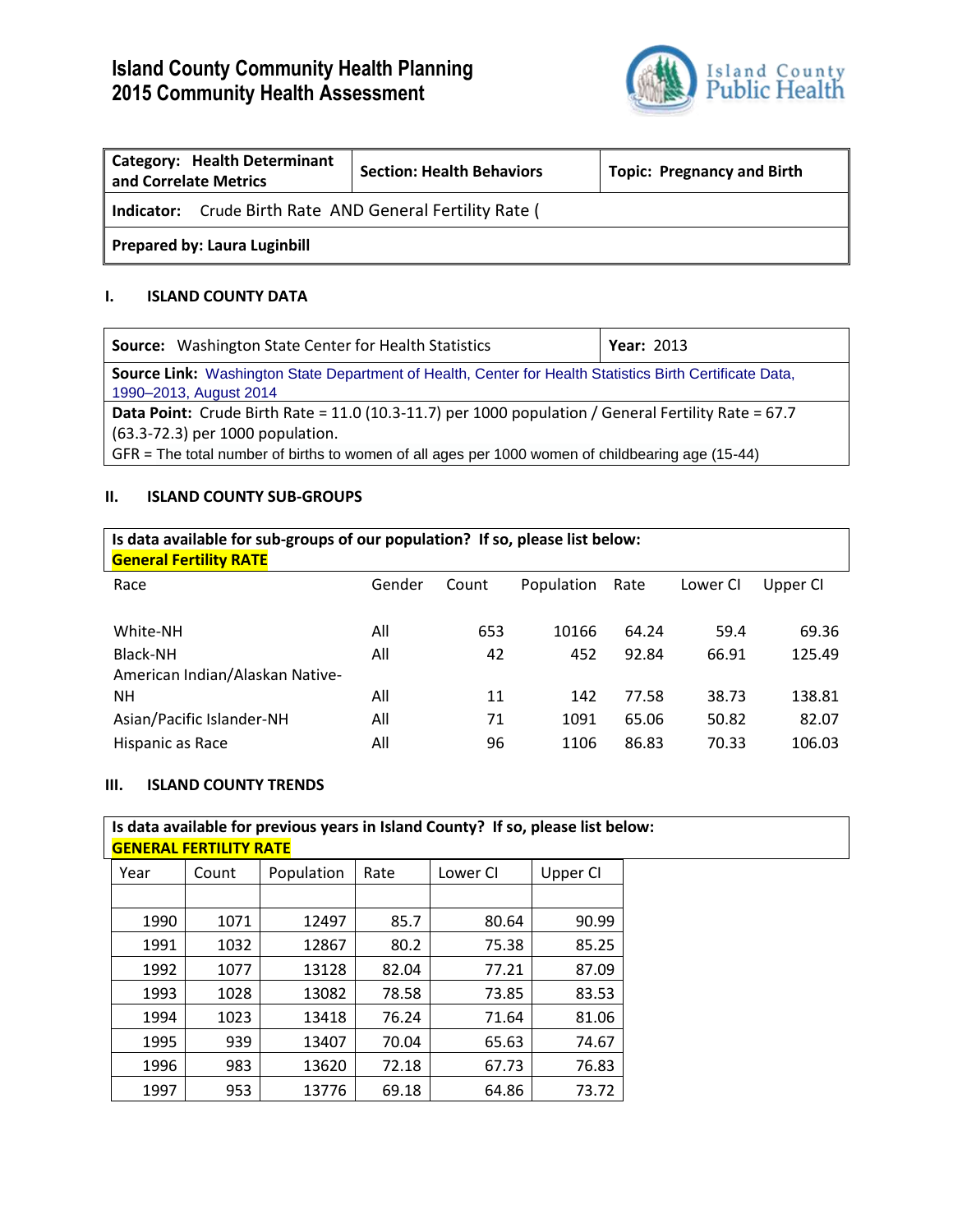| 1998 | 948 | 13786 | 68.76 | 64.46 | 73.28 |
|------|-----|-------|-------|-------|-------|
| 1999 | 912 | 13841 | 65.89 | 61.68 | 70.31 |
| 2000 | 959 | 13974 | 68.63 | 64.35 | 73.11 |
| 2001 | 897 | 13874 | 64.65 | 60.49 | 69.03 |
| 2002 | 925 | 13865 | 66.71 | 62.48 | 71.16 |
| 2003 | 947 | 13745 | 68.9  | 64.58 | 73.43 |
| 2004 | 989 | 13708 | 72.15 | 67.72 | 76.79 |
| 2005 | 997 | 13768 | 72.41 | 67.99 | 77.05 |
| 2006 | 933 | 13819 | 67.52 | 63.25 | 71.99 |
| 2007 | 983 | 13822 | 71.12 | 66.74 | 75.71 |
| 2008 | 959 | 13634 | 70.34 | 65.96 | 74.94 |
| 2009 | 901 | 13413 | 67.17 | 62.86 | 71.71 |
| 2010 | 929 | 13122 | 70.8  | 66.32 | 75.5  |
| 2011 | 924 | 13021 | 70.96 | 66.46 | 75.69 |
| 2012 | 863 | 13002 | 66.37 | 62.02 | 70.96 |
| 2013 | 877 | 12957 | 67.69 | 63.28 | 72.32 |

## **IV. WASHINGTON STATE**

| Source: CHAT                                                                                | <b>Year: 2013</b> |  |
|---------------------------------------------------------------------------------------------|-------------------|--|
| Source Link: Same as local                                                                  |                   |  |
| Data Point: Crude Birth Rate = 12.6 (12.5-12.7) / General Fertility Rate = 63.6 (63.1-64.0) |                   |  |

# **V. UNITED STATES**

| Source: CDC                                                          | <b>Year: 2013</b> |  |
|----------------------------------------------------------------------|-------------------|--|
| Source Link: http://www.cdc.gov/nchs/births.htm                      |                   |  |
| Data Point: Crude Birth Rate = 12.4 per 1000 population / GFR = 62.5 |                   |  |

# **VI. STANDARD OR GOAL**

| Source: Not available |
|-----------------------|
| Source Link:          |
| Standard or Goal:     |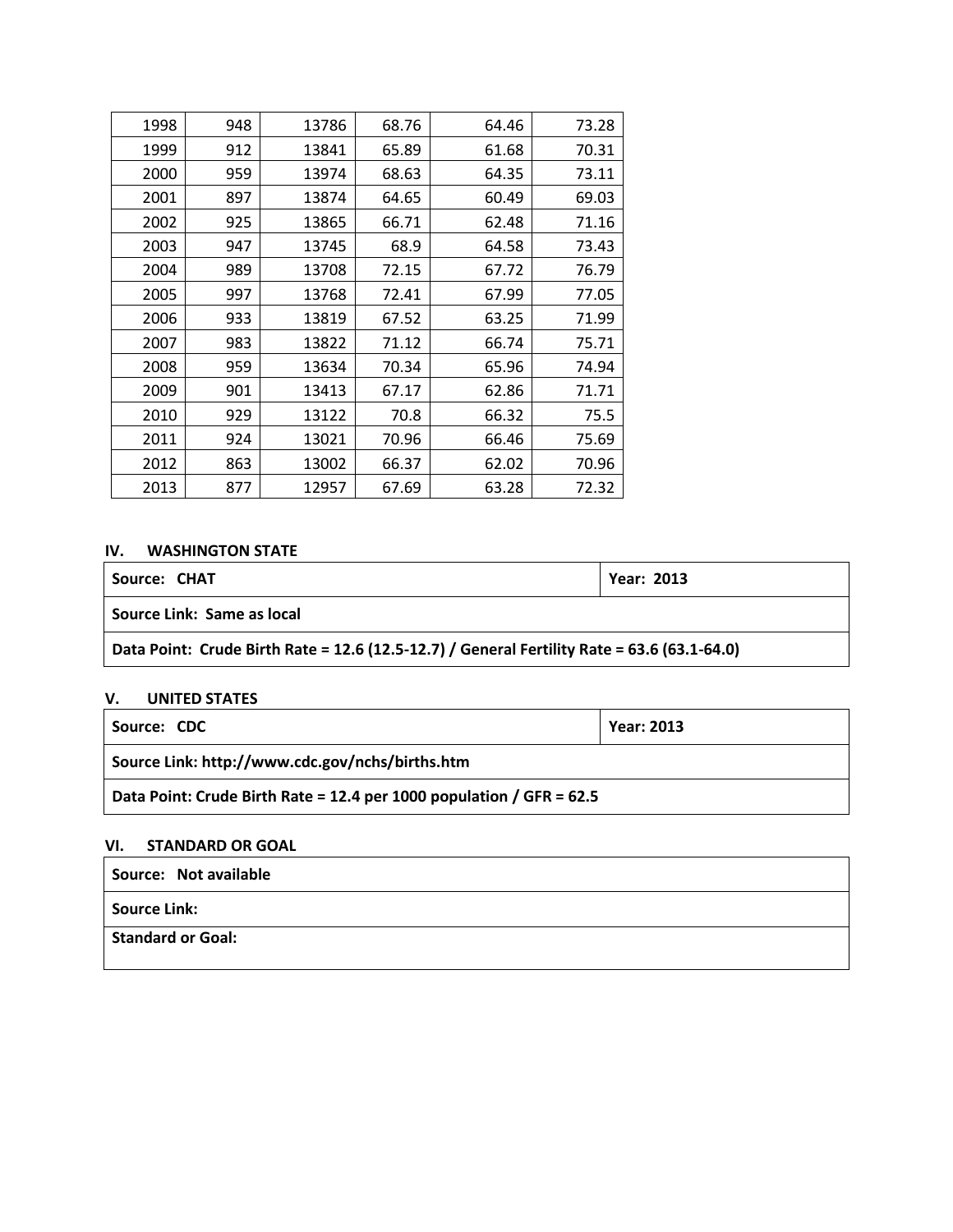| Category: Health Determinant<br>and Correlate Metrics | <b>Section: Health Behaviors</b>                                   | <b>Topic: Pregnancy and Birth</b> |
|-------------------------------------------------------|--------------------------------------------------------------------|-----------------------------------|
|                                                       | Indicator: Teen pregnancy rate (age 15-17 years), per 1000 females |                                   |
| Prepared by: Laura Luginbill                          |                                                                    |                                   |

#### **VII. ISLAND COUNTY DATA**

| <b>Source:</b> Washington State Center for Health Statistics                                                            | <b>Year: 2013</b> |
|-------------------------------------------------------------------------------------------------------------------------|-------------------|
| <b>Source Link: CHAT</b>                                                                                                |                   |
| Washington State Department of Health, Center for Health Statistics, Abortion Reporting System-Report of Induced        |                   |
| Termination of Pregnancy, 1990–2013, August 2014                                                                        |                   |
| Department of Health, Center for Health Statistics, Vital Statistics System-Washington State Certificate of Live Birth, |                   |
| 1990-2013, August 2014                                                                                                  |                   |
| Department of Health, Center for Health Statistics, Vital Statistics System, Washington State Fetal Death Certificate,  |                   |
| 1990-2013, August 2014.                                                                                                 |                   |
| <b>Data Point:</b> Rate = $10.14$ (5.2-17.7) Count = $12$                                                               |                   |

#### **VIII. ISLAND COUNTY SUB-GROUPS**

| Is data available for sub-groups of our population? If so, please list below: |                   |                              |
|-------------------------------------------------------------------------------|-------------------|------------------------------|
| Sub-Group                                                                     | <b>Data Point</b> | <b>Source</b> (if different) |
| None Available                                                                |                   |                              |

#### **IX. ISLAND COUNTY TRENDS**

|      |       |            |       | Is data available for previous years in Island County? If so, please list below: |          |
|------|-------|------------|-------|----------------------------------------------------------------------------------|----------|
| Year | Count | Population | Rate  | Lower CI                                                                         | Upper CI |
| 2013 | 12    | 1184       | 10.14 | 5.24                                                                             | 17.71    |
| 2012 | 20    | 1240       | 16.13 | 9.85                                                                             | 24.92    |
| 2011 | 12    | 1317       | 9.11  | 4.71                                                                             | 15.91    |
| 2010 | 21    | 1471       | 14.28 | 8.84                                                                             | 21.83    |
| 2009 | 16    | 1497       | 10.69 | 6.11                                                                             | 17.36    |
| 2008 | 17    | 1536       | 11.07 | 6.45                                                                             | 17.72    |
| 2007 | 24    | 1555       | 15.43 | 9.89                                                                             | 22.96    |
| 2006 | 25    | 1535       | 16.29 | 10.54                                                                            | 24.04    |
| 2005 | 24    | 1505       | 15.95 | 10.22                                                                            | 23.73    |
| 2004 | 22    | 1464       | 15.03 | 9.42                                                                             | 22.75    |
| 2003 | 33    | 1461       | 22.59 | 15.55                                                                            | 31.72    |